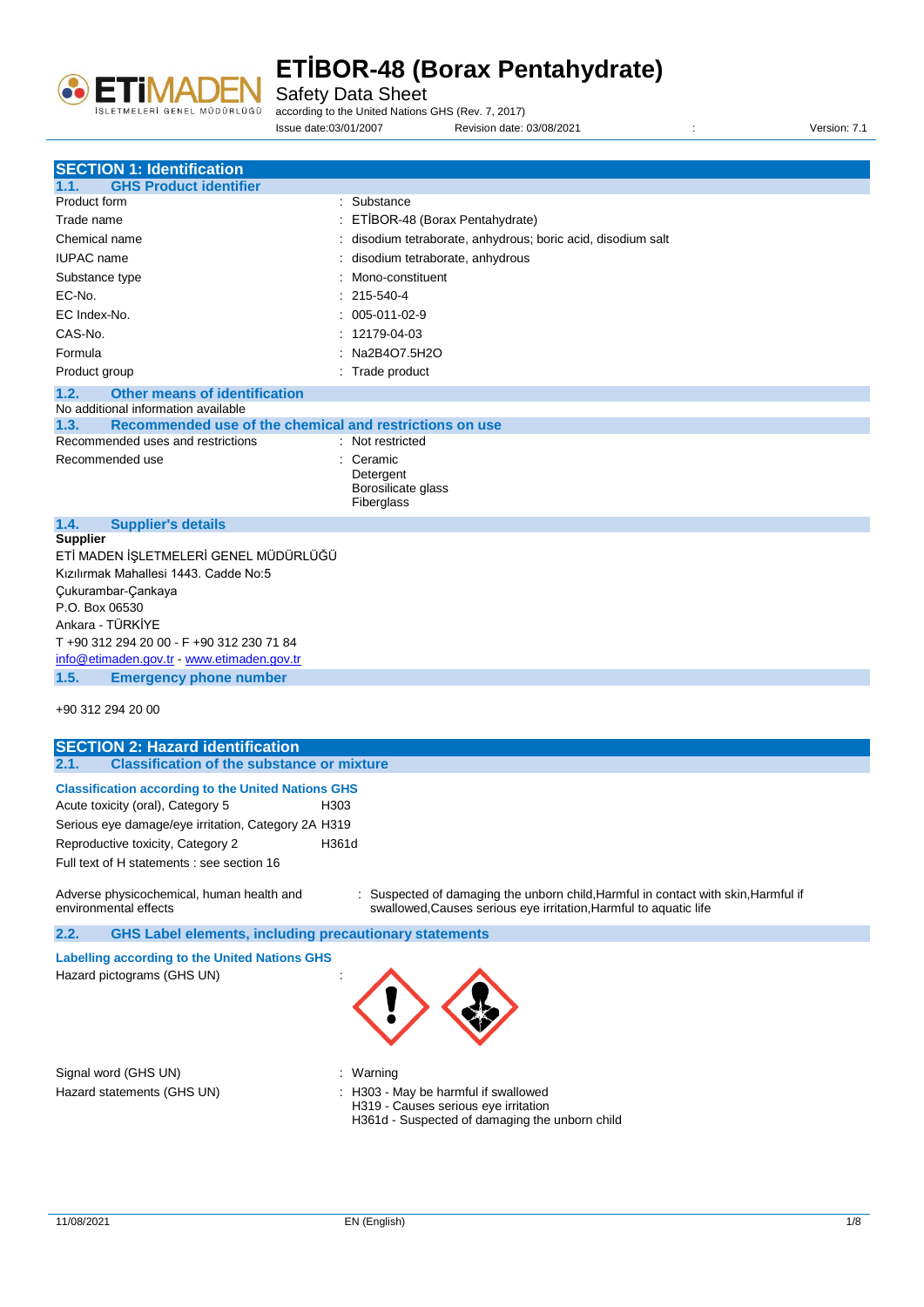#### Safety Data Sheet

according to the United Nations GHS (Rev. 7, 2017)

| Precautionary statements (GHS UN)                           | : P201 - Obtain special instructions before use.<br>P202 - Do not handle until all safety precautions have been read and understood.<br>P264 - Wash  thoroughly after handling.<br>P280 - Wear protective gloves/protective clothing/eye protection/face protection/hearing<br>protection/<br>P301+P312 - IF SWALLOWED: Call a POISON CENTER/doctor/ if you feel unwell.<br>P305+P351+P338 - IF IN EYES: Rinse cautiously with water for several minutes. Remove<br>contact lenses, if present and easy to do. Continue rinsing.<br>P308+P313 - IF exposed or concerned: Get medical advice/attention.<br>P337+P313 - If eye irritation persists: Get medical advice/attention.<br>P405 - Store locked up. |
|-------------------------------------------------------------|------------------------------------------------------------------------------------------------------------------------------------------------------------------------------------------------------------------------------------------------------------------------------------------------------------------------------------------------------------------------------------------------------------------------------------------------------------------------------------------------------------------------------------------------------------------------------------------------------------------------------------------------------------------------------------------------------------|
| 2.3.<br>Other hazards which do not result in classification |                                                                                                                                                                                                                                                                                                                                                                                                                                                                                                                                                                                                                                                                                                            |
| Other hazards not contributing to the<br>classification     | : Dispose of contents/container to hazardous or special waste collection point, in accordance<br>with local, regional, national and/or international regulation.                                                                                                                                                                                                                                                                                                                                                                                                                                                                                                                                           |

| <b>SECTION 3: Composition/information on ingredients</b>                                                |                                                                                                                     |               |                                                                   |
|---------------------------------------------------------------------------------------------------------|---------------------------------------------------------------------------------------------------------------------|---------------|-------------------------------------------------------------------|
| <b>Substances</b><br>3.1.                                                                               |                                                                                                                     |               |                                                                   |
| Substance type<br><b>IUPAC</b> name<br>Chemical name<br>Substance identification codes: See section 1.1 | : Mono-constituent<br>disodium tetraborate, anhydrous<br>disodium tetraborate, anhydrous; boric acid, disodium salt |               |                                                                   |
| <b>Name</b>                                                                                             | <b>Product identifier</b>                                                                                           | $\frac{9}{6}$ | <b>Classification according to</b><br>the United Nations GHS      |
| Disodium tetraborate pentahydrate<br>(Main constituent)                                                 | (CAS-No.) 12179-04-03                                                                                               | >99.9         | Acute Tox. 5 (Oral), H303<br>Eye Irrit. 2A, H319<br>Repr. 2, H361 |

#### Full text of H-statements: see section 16

### **3.2. Mixtures**

Not applicable

| <b>SECTION 4: First-aid measures</b>                       |                                                                                                                                                                                     |
|------------------------------------------------------------|-------------------------------------------------------------------------------------------------------------------------------------------------------------------------------------|
| <b>Description of necessary first-aid measures</b><br>4.1. |                                                                                                                                                                                     |
| First-aid measures general                                 | : IF exposed or concerned: Get medical advice/attention. Call a poison center or a doctor if you<br>feel unwell.                                                                    |
| First-aid measures after inhalation                        | : Remove person to fresh air and keep comfortable for breathing.                                                                                                                    |
| First-aid measures after skin contact                      | : Wash skin with plenty of water. Take off contaminated clothing.                                                                                                                   |
| First-aid measures after eye contact                       | : Rinse cautiously with water for several minutes. Remove contact lenses, if present and easy<br>to do. Continue rinsing. If eye irritation persists: Get medical advice/attention. |
| First-aid measures after ingestion                         | : Rinse mouth. Call a poison center or a doctor if you feel unwell.                                                                                                                 |
| Most important symptoms/effects, acute and delayed<br>4.2. |                                                                                                                                                                                     |
| Symptoms/effects after eye contact                         | : Eye irritation.                                                                                                                                                                   |
| 4.3.                                                       | Indication of immediate medical attention and special treatment needed, if necessary                                                                                                |
| Treat symptomatically.                                     |                                                                                                                                                                                     |

|      | <b>SECTION 5: Fire-fighting measures</b>                                        |                                                                                                                                             |
|------|---------------------------------------------------------------------------------|---------------------------------------------------------------------------------------------------------------------------------------------|
|      | 5.1. Suitable extinguishing media                                               |                                                                                                                                             |
|      | Suitable extinguishing media                                                    | : Water spray. Dry powder. Foam.                                                                                                            |
| 5.2. | Specific hazards arising from the chemical                                      |                                                                                                                                             |
|      | Hazardous decomposition products in case of fire : Toxic fumes may be released. |                                                                                                                                             |
| 5.3. | Special protective actions for fire-fighters                                    |                                                                                                                                             |
|      | Protection during firefighting                                                  | : Do not attempt to take action without suitable protective equipment. Self-contained breathing<br>apparatus. Complete protective clothing. |

| <b>SECTION 6: Accidental release measures</b> |                                                                     |                                                                                                                                                                |  |
|-----------------------------------------------|---------------------------------------------------------------------|----------------------------------------------------------------------------------------------------------------------------------------------------------------|--|
| 6.1.                                          | Personal precautions, protective equipment and emergency procedures |                                                                                                                                                                |  |
| 6.1.1.                                        | For non-emergency personnel<br><b>Emergency procedures</b>          | : Ventilate spillage area. Avoid contact with skin, eyes and clothing.                                                                                         |  |
| 6.1.2.                                        | For emergency responders                                            |                                                                                                                                                                |  |
|                                               | Protective equipment                                                | : Do not attempt to take action without suitable protective equipment. For further information<br>refer to section 8: "Exposure controls/personal protection". |  |
| 6.2.                                          | <b>Environmental precautions</b>                                    |                                                                                                                                                                |  |
|                                               | Avoid release to the environment.                                   |                                                                                                                                                                |  |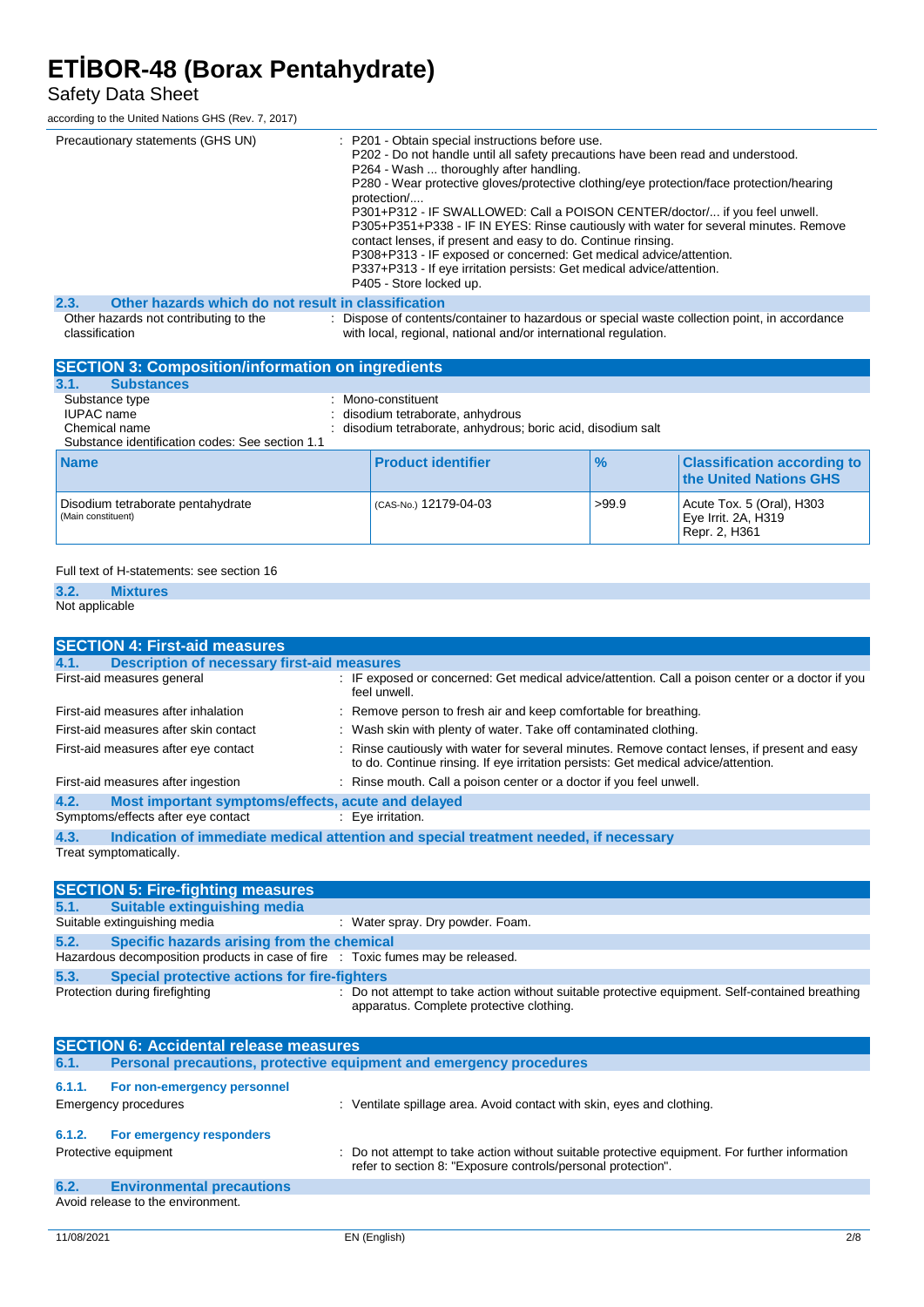Safety Data Sheet

according to the United Nations GHS (Rev. 7, 2017)

| Methods and materials for containment and cleaning up<br>6.3. |                                                                                                                                                                                                                                                       |
|---------------------------------------------------------------|-------------------------------------------------------------------------------------------------------------------------------------------------------------------------------------------------------------------------------------------------------|
| For containment                                               | : Collect spillage.                                                                                                                                                                                                                                   |
| Methods for cleaning up                                       | Mechanically recover the product. Notify authorities if product enters sewers or public waters.                                                                                                                                                       |
| Other information                                             | : Dispose of materials or solid residues at an authorized site.                                                                                                                                                                                       |
|                                                               |                                                                                                                                                                                                                                                       |
| <b>SECTION 7: Handling and storage</b>                        |                                                                                                                                                                                                                                                       |
| <b>Precautions for safe handling</b><br>7.1.                  |                                                                                                                                                                                                                                                       |
| Precautions for safe handling                                 | Ensure good ventilation of the work station. Obtain special instructions before use. Do not<br>handle until all safety precautions have been read and understood. Wear personal protective<br>equipment. Do not get in eyes, on skin, or on clothing. |

Hygiene measures : Separate working clothes from town clothes. Launder separately. Do not eat, drink or smoke

| .             | clothing before reuse.                                              | when using this product. Always wash hands after handling the product. Wash contaminated |
|---------------|---------------------------------------------------------------------|------------------------------------------------------------------------------------------|
| 7.2.          | <b>Conditions for safe storage, including any incompatibilities</b> |                                                                                          |
| $\sim$ $\sim$ |                                                                     |                                                                                          |

Storage conditions : Store locked up. Store in a well-ventilated place. Keep cool.

#### **SECTION 8: Exposure controls/personal protection 8.1. Control parameters**

| ETİBOR-48 (Borax Pentahydrate) (12179-04-03)                                        |                                                |  |
|-------------------------------------------------------------------------------------|------------------------------------------------|--|
| <b>DNEL/DMEL (Workers)</b>                                                          |                                                |  |
| Long-term - systemic effects, dermal                                                | 316.4 mg/kg bodyweight/day                     |  |
| Long-term - systemic effects, inhalation                                            | $6.7$ mg/m <sup>3</sup>                        |  |
| <b>DNEL/DMEL (General population)</b>                                               |                                                |  |
| Acute - systemic effects, oral                                                      | 0.79 mg/kg bodyweight/day                      |  |
| Long-term - systemic effects, oral                                                  | 0.79 mg/kg bodyweight/day                      |  |
| Long-term - systemic effects, inhalation                                            | $3.4 \text{ mg/m}^3$                           |  |
| Long-term - systemic effects, dermal                                                | 159.5 mg/kg bodyweight/day                     |  |
| <b>PNEC (Water)</b>                                                                 |                                                |  |
| PNEC aqua (freshwater)                                                              | $2.9$ mg/l                                     |  |
| PNEC aqua (marine water)                                                            | $2.9$ mg/l                                     |  |
| PNEC aqua (intermittent, freshwater)                                                | 13.7 mg/l                                      |  |
| <b>PNEC (Soil)</b>                                                                  |                                                |  |
| PNEC soil                                                                           | 5.7 mg/kg dwt                                  |  |
| <b>PNEC (STP)</b>                                                                   |                                                |  |
| PNEC sewage treatment plant                                                         | $10 \text{ mg/l}$                              |  |
| <b>Appropriate engineering controls</b><br>8.2.                                     |                                                |  |
| Appropriate engineering controls                                                    | : Ensure good ventilation of the work station. |  |
| Environmental exposure controls                                                     | : Avoid release to the environment.            |  |
| Individual protection measures, such as personal protective equipment (PPE)<br>8.3. |                                                |  |
| Hand protection                                                                     | : Protective gloves                            |  |
| Eye protection                                                                      | Safety glasses                                 |  |
| Skin and body protection                                                            | : Wear suitable protective clothing            |  |

Respiratory protection : [In case of inadequate ventilation] wear respiratory protection.

Personal protective equipment symbol(s)



**8.4. Exposure limit values for the other components** No additional information available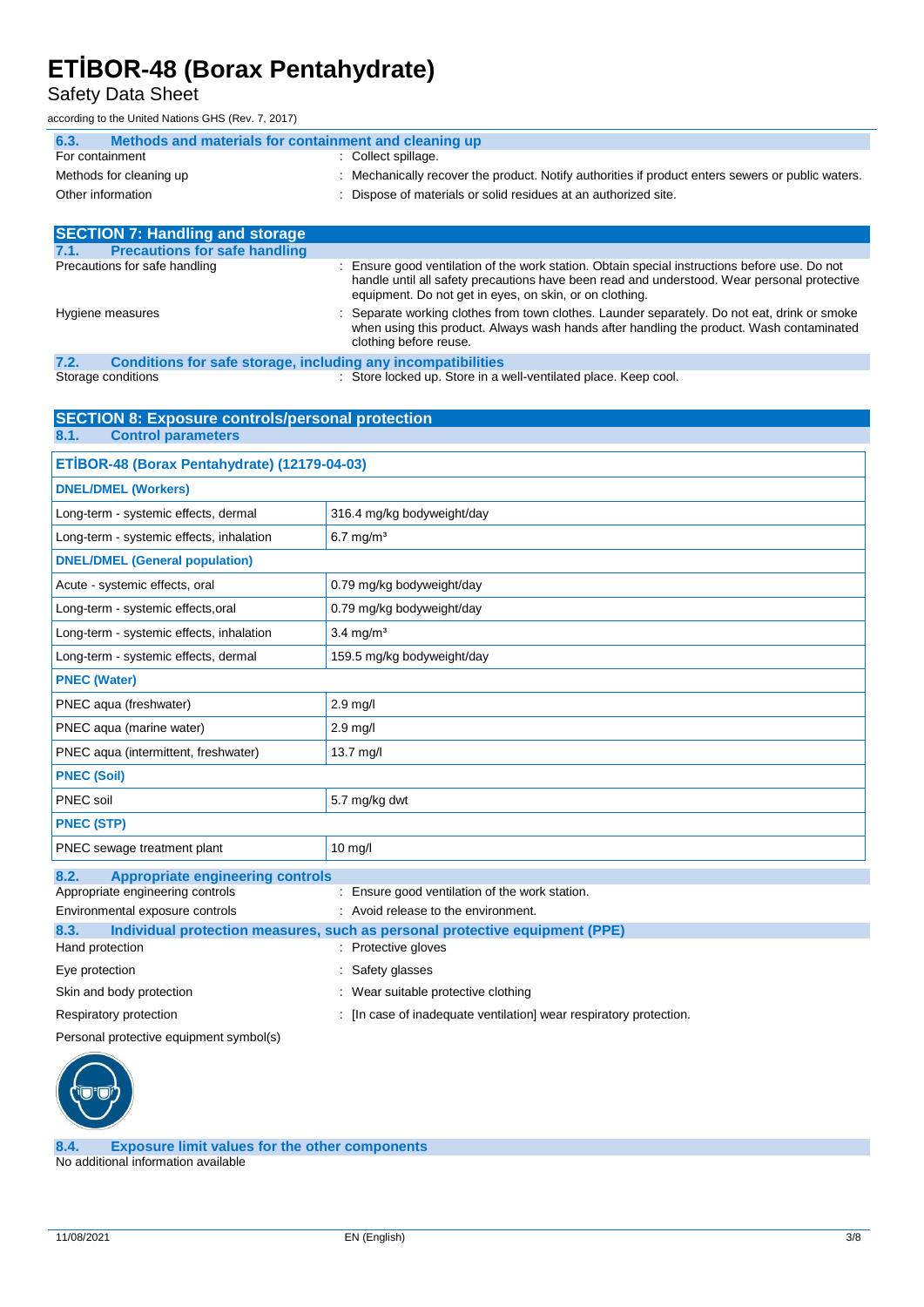Safety Data Sheet

according to the United Nations GHS (Rev. 7, 2017)

| <b>SECTION 9: Physical and chemical properties</b>    |                                         |
|-------------------------------------------------------|-----------------------------------------|
| <b>Basic physical and chemical properties</b><br>9.1. |                                         |
| Physical state                                        | Solid                                   |
| Molecular mass                                        | 291.35 g/mol                            |
| Colour                                                | white.                                  |
| Odour                                                 | odourless.                              |
| Odour threshold                                       | Not available                           |
| Relative evaporation rate (butylacetate=1)            | No data available                       |
| Melting point                                         | : 741 °C                                |
| Freezing point                                        | : Not applicable                        |
| Boiling point                                         | 1575 °C                                 |
| Flammability (solid, gas)                             | Not applicable                          |
| <b>Explosive limits</b>                               | Not applicable                          |
| Lower explosive limit (LEL)                           | Not applicable                          |
| Upper explosive limit (UEL)                           | Not applicable                          |
| Flash point                                           | Non flammable                           |
| Auto-ignition temperature                             | N.A.                                    |
| Decomposition temperature                             | : N.A.                                  |
| рH                                                    | : 9.2@20C                               |
| pH solution                                           | $: 1\%$                                 |
| Viscosity, kinematic (calculated value) (40 °C)       | : No data available                     |
| Partition coefficient n-octanol/water (Log Pow)       | : No data available                     |
| Partition coefficient n-octanol/water (Log Kow)       | : Not available                         |
| Vapour pressure                                       | : Negligible @20 C                      |
| Vapour pressure at 50 °C                              | Not available                           |
| Density                                               | Not available                           |
| Relative density                                      | : $1.81@20C$                            |
| Relative vapour density at 20 °C                      | No data available                       |
| Solubility                                            | Water: ≥ 3.72 % @ 20 C; 51.20 % @ 100 C |
| Viscosity, dynamic                                    | No data available                       |
| Particle size                                         | Not available                           |
| Particle size distribution                            | Not available                           |
| Particle shape                                        | Not available                           |
| Particle aspect ratio                                 | Not available                           |
| Particle specific surface area                        | Not available                           |

**9.2. Data relevant with regard to physical hazard classes (supplemental)** No additional information available

| <b>SECTION 10: Stability and reactivity</b>                                                          |
|------------------------------------------------------------------------------------------------------|
| <b>Reactivity</b><br>10.1.                                                                           |
| The product is non-reactive under normal conditions of use, storage and transport.                   |
| 10.2.<br><b>Chemical stability</b>                                                                   |
| Stable under normal conditions.                                                                      |
| <b>Possibility of hazardous reactions</b><br>10.3.                                                   |
| No dangerous reactions known under normal conditions of use.                                         |
| <b>Conditions to avoid</b><br>10.4.                                                                  |
| None under recommended storage and handling conditions (see section 7).                              |
| 10.5.<br>Incompatible materials                                                                      |
| No additional information available                                                                  |
| <b>Hazardous decomposition products</b><br>10.6.                                                     |
| Under normal conditions of storage and use, hazardous decomposition products should not be produced. |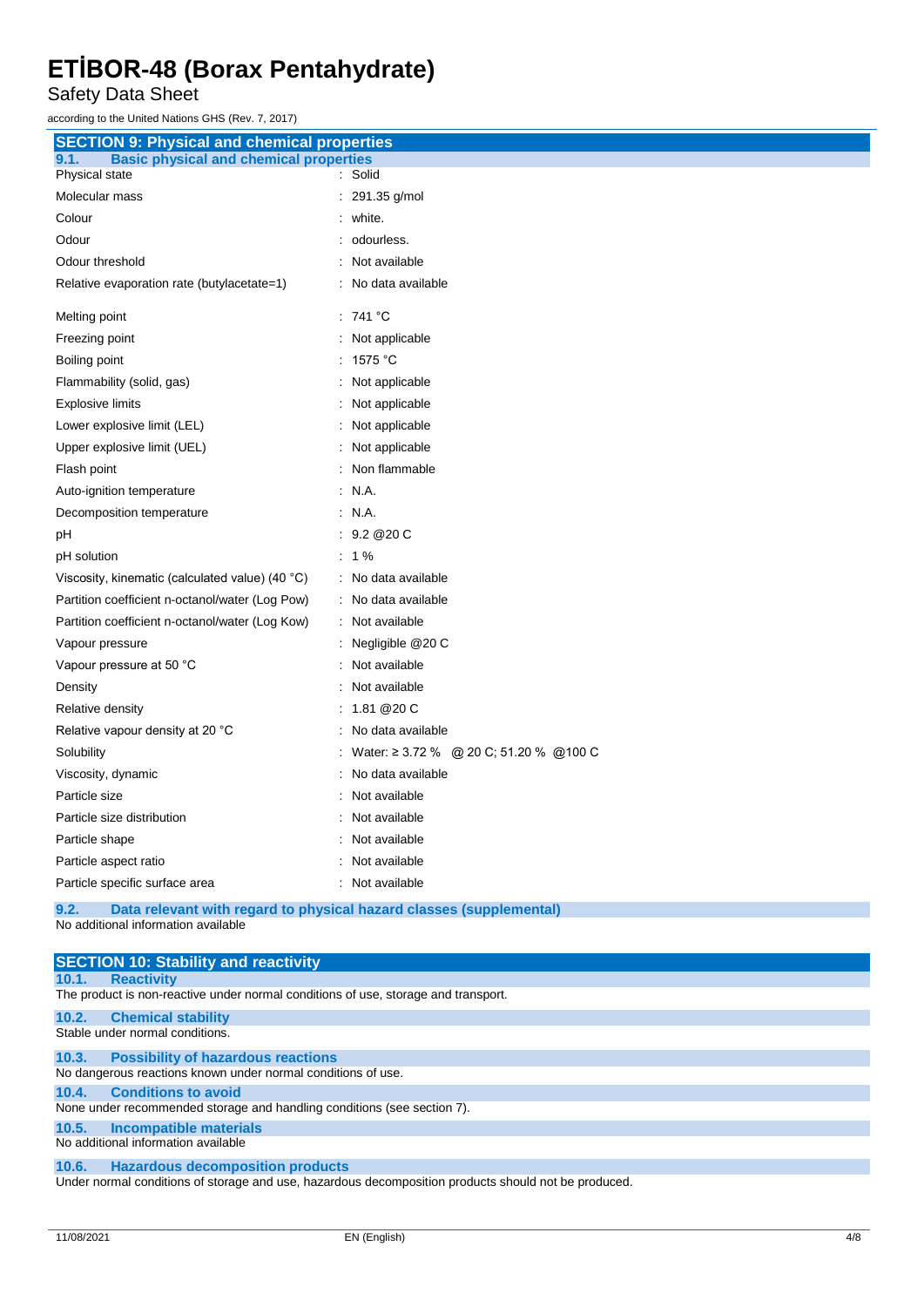Safety Data Sheet

according to the United Nations GHS (Rev. 7, 2017)

| <b>SECTION 11: Toxicological information</b>         |                                                                              |  |
|------------------------------------------------------|------------------------------------------------------------------------------|--|
| <b>Information on toxicological effects</b><br>11.1. |                                                                              |  |
| Acute toxicity (oral)                                | May be harmful if swallowed.                                                 |  |
| Acute toxicity (dermal)                              | Not classified                                                               |  |
| Acute toxicity (inhalation)                          | Not classified                                                               |  |
| ETİBOR-48 (Borax Pentahydrate) (12179-04-03)         |                                                                              |  |
| LD50 dermal rabbit                                   | > 2000 mg/kg bodyweight Animal: rabbit, Guideline: other: FIFRA (40 CFR 163) |  |
|                                                      |                                                                              |  |
| Skin corrosion/irritation                            | Not classified                                                               |  |
|                                                      | pH: 9.2 @ 20 C                                                               |  |
| Serious eye damage/irritation                        | : Causes serious eye irritation.                                             |  |
|                                                      | pH: 9.2 @ 20 C                                                               |  |
| Respiratory or skin sensitisation                    | : Not classified                                                             |  |
| Germ cell mutagenicity                               | Not classified                                                               |  |
| Carcinogenicity                                      | : Not classified                                                             |  |
| Reproductive toxicity                                | Suspected of damaging fertility or the unborn child.                         |  |
| STOT-single exposure                                 | Not classified                                                               |  |
| STOT-repeated exposure                               | : Not classified                                                             |  |
| Aspiration hazard                                    | Not classified                                                               |  |
| ETİBOR-48 (Borax Pentahydrate) (12179-04-03)         |                                                                              |  |
| Viscosity, kinematic                                 | No data available                                                            |  |

| <b>SECTION 12: Ecological information</b>                                                                                                                                              |                                                                                                      |  |
|----------------------------------------------------------------------------------------------------------------------------------------------------------------------------------------|------------------------------------------------------------------------------------------------------|--|
| <b>Toxicity</b><br>12.1.                                                                                                                                                               |                                                                                                      |  |
| Ecology - general                                                                                                                                                                      | : Harmful to aquatic life.                                                                           |  |
| Hazardous to the aquatic environment, short-term : Not classified<br>(acute)                                                                                                           |                                                                                                      |  |
| Hazardous to the aquatic environment, long-term : Not classified<br>(chronic)                                                                                                          |                                                                                                      |  |
| ETİBOR-48 (Borax Pentahydrate) (12179-04-03)                                                                                                                                           |                                                                                                      |  |
| LC50 - Fish [1]                                                                                                                                                                        | 74 mg/l Test organisms (species): Limanda limanda                                                    |  |
| LC50 - Fish [2]                                                                                                                                                                        | 79.7 mg/l Test organisms (species): Pimephales promelas                                              |  |
| EC50 72h - Algae [1]                                                                                                                                                                   | 66 mg/l Test organisms (species): Phaeodactylum tricornutum                                          |  |
| EC50 72h - Algae [2]                                                                                                                                                                   | 54 mg/l Test organisms (species): Phaeodactylum tricornutum                                          |  |
| NOEC chronic fish                                                                                                                                                                      | 6.4 mg/l Test organisms (species): Danio rerio (previous name: Brachydanio rerio) Duration: '34<br>ď |  |
| <b>Persistence and degradability</b><br>12.2.                                                                                                                                          |                                                                                                      |  |
| ETİBOR-48 (Borax Pentahydrate) (12179-04-03)                                                                                                                                           |                                                                                                      |  |
| Boron is naturally occurring and ubiquitous in the environment. Disodium tetraborate<br>Persistence and degradability<br>pentahydrate decomposes in the environment to natural borate. |                                                                                                      |  |
| <b>Bioaccumulative potential</b><br>12.3.                                                                                                                                              |                                                                                                      |  |
| ETİBOR-48 (Borax Pentahydrate) (12179-04-03)                                                                                                                                           |                                                                                                      |  |
| Partition coefficient n-octanol/water (Log Kow)                                                                                                                                        | No data available                                                                                    |  |
| Bioaccumulative potential                                                                                                                                                              | Not bioaccumulative.                                                                                 |  |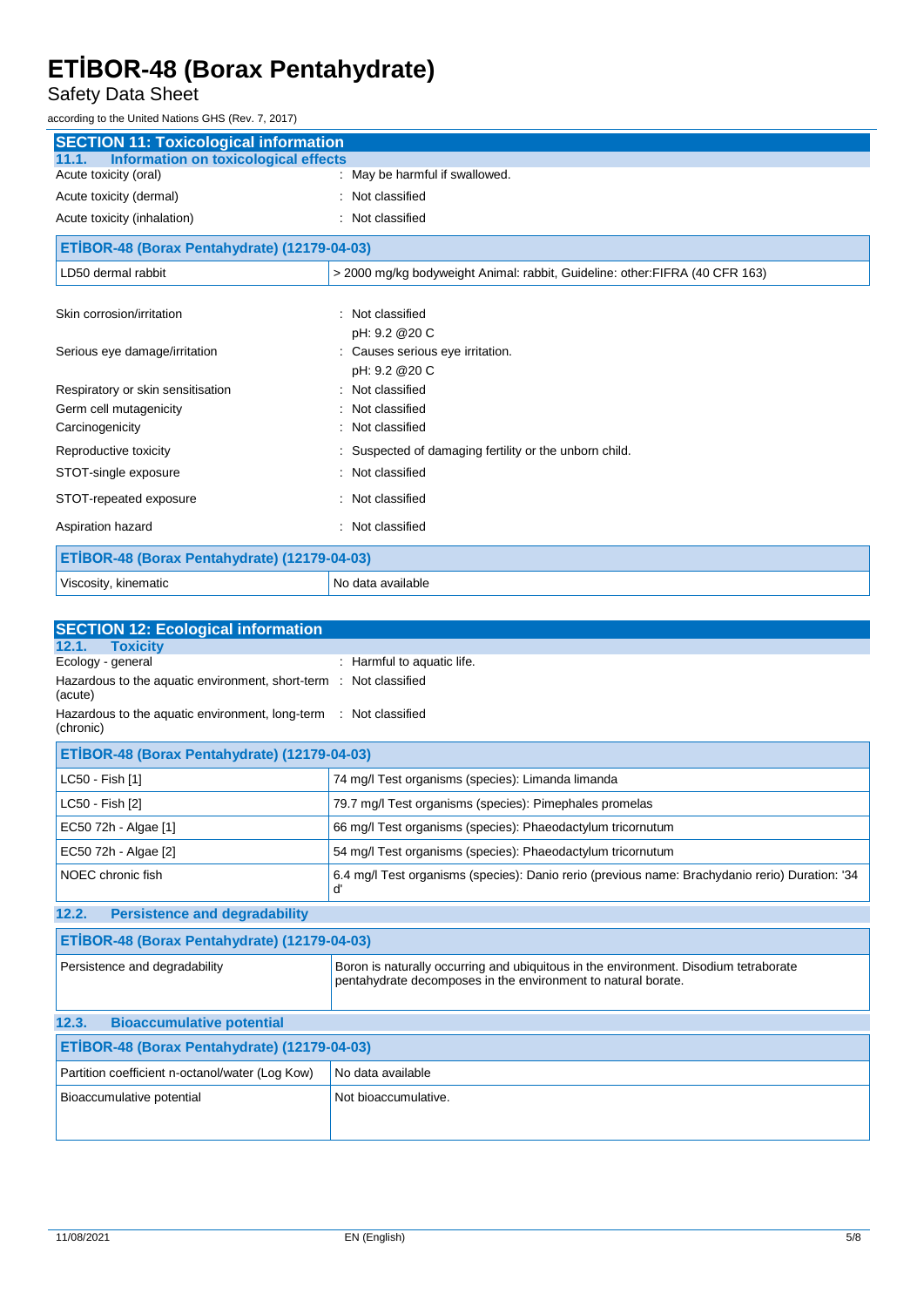#### Safety Data Sheet

according to the United Nations GHS (Rev. 7, 2017)

| 12.4.<br><b>Mobility in soil</b>                                                           |                                       |  |
|--------------------------------------------------------------------------------------------|---------------------------------------|--|
| ETIBOR-48 (Borax Pentahydrate) (12179-04-03)                                               |                                       |  |
| This product is soluble in water and is leachable through normal soil.<br>Mobility in soil |                                       |  |
| <b>Other adverse effects</b><br>12.5.                                                      |                                       |  |
| Ozone                                                                                      | : Not classified                      |  |
| Other adverse effects                                                                      | : No additional information available |  |

|       | <b>SECTION 13: Disposal considerations</b> |                                                                                               |
|-------|--------------------------------------------|-----------------------------------------------------------------------------------------------|
| 13.1. | Disposal methods                           |                                                                                               |
|       | Waste treatment methods                    | : Dispose of contents/container in accordance with licensed collector's sorting instructions. |

#### **SECTION 14: Transport information** In accordance with IMDG / IATA / UN RTDG

| <b>UN RTDG</b>                                     | <b>IMDG</b>                                                 | <b>IATA</b>                        |
|----------------------------------------------------|-------------------------------------------------------------|------------------------------------|
| <b>UN number</b><br>14.1.                          |                                                             |                                    |
| Not regulated for transport                        |                                                             |                                    |
| <b>UN Proper Shipping Name</b><br>14.2.            |                                                             |                                    |
| Not applicable                                     | Not applicable                                              | Not applicable                     |
| <b>Transport hazard class(es)</b><br>14.3.         |                                                             |                                    |
| Not applicable                                     | Not applicable                                              | Not applicable                     |
| Not applicable<br>Not applicable<br>Not applicable |                                                             |                                    |
| <b>Packing group</b><br>14.4.                      |                                                             |                                    |
| Not applicable                                     | Not applicable                                              | Not applicable                     |
| <b>Environmental hazards</b><br>14.5.              |                                                             |                                    |
| Dangerous for the environment: No                  | Dangerous for the environment : No<br>Marine pollutant : No | Dangerous for the environment : No |
| No supplementary information available             |                                                             |                                    |
| 14.6.<br><b>Special precautions for user</b>       |                                                             |                                    |

**- UN RTDG** No data available **- IMDG** No data available

**- IATA**

No data available

**14.7. Transport in bulk according to IMO instruments**

Not applicable

| <b>SECTION 15: Regulatory information</b>                                                                                                                                                                                                                                                                                        |                                                                                   |
|----------------------------------------------------------------------------------------------------------------------------------------------------------------------------------------------------------------------------------------------------------------------------------------------------------------------------------|-----------------------------------------------------------------------------------|
| 15.1.                                                                                                                                                                                                                                                                                                                            | Safety, health and environmental regulations specific for the product in question |
| : Listed on IECSC (Inventory of Existing Chemical Substances Produced or Imported in China)<br>Regulatory reference<br>Listed on PICCS (Philippines Inventory of Chemicals and Chemical Substances)<br>Listed on NZIoC (New Zealand Inventory of Chemicals)<br>Listed on ELINCS (European List of Notified Chemical Substances). |                                                                                   |
| <b>SECTION 16: Other information</b>                                                                                                                                                                                                                                                                                             |                                                                                   |

| Issue date<br>Revision date | 03/01/2007<br>03/08/2021 |        |                                         |
|-----------------------------|--------------------------|--------|-----------------------------------------|
| <b>Section</b>              | Changed item             | Change | <b>Comments</b>                         |
|                             |                          | Added  | This SDS was updated in accordance with |
| 11/08/2021                  | EN (English)             |        | 6/8                                     |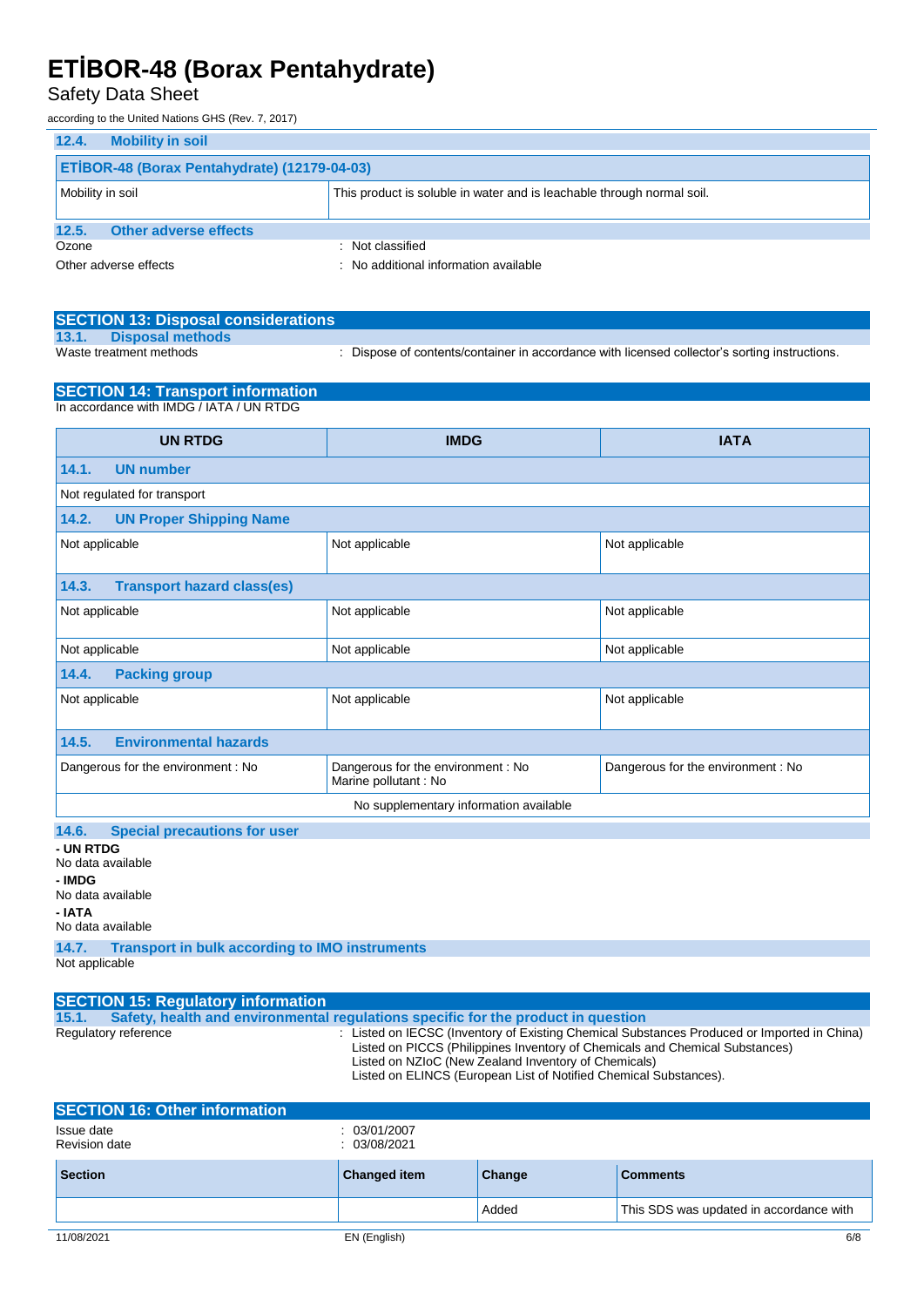Safety Data Sheet

according to the United Nations GHS (Rev. 7, 2017)

|                                            |                                                                                                                                                                                                                                                                                                                                                                                                                                                                                                                                                                                                                                                                                                                                                                                                                                                                                                                                                                                                                                                                                                                                                                                                                                                                                                                                                                                                                                                                                                                                                                                                          |                                                 | the GHS (Rev.6) (2015)-Guidance on the<br>Compilation of Safety data Sheets.<br>This SDS was updated in line with "Eti<br>Maden Corporate Identity". (January, 2016 /<br>Rev. No: 05)                                                                                                                                                                                                                                                                                                                                                                                                                                                                                                                                                                                   |
|--------------------------------------------|----------------------------------------------------------------------------------------------------------------------------------------------------------------------------------------------------------------------------------------------------------------------------------------------------------------------------------------------------------------------------------------------------------------------------------------------------------------------------------------------------------------------------------------------------------------------------------------------------------------------------------------------------------------------------------------------------------------------------------------------------------------------------------------------------------------------------------------------------------------------------------------------------------------------------------------------------------------------------------------------------------------------------------------------------------------------------------------------------------------------------------------------------------------------------------------------------------------------------------------------------------------------------------------------------------------------------------------------------------------------------------------------------------------------------------------------------------------------------------------------------------------------------------------------------------------------------------------------------------|-------------------------------------------------|-------------------------------------------------------------------------------------------------------------------------------------------------------------------------------------------------------------------------------------------------------------------------------------------------------------------------------------------------------------------------------------------------------------------------------------------------------------------------------------------------------------------------------------------------------------------------------------------------------------------------------------------------------------------------------------------------------------------------------------------------------------------------|
|                                            |                                                                                                                                                                                                                                                                                                                                                                                                                                                                                                                                                                                                                                                                                                                                                                                                                                                                                                                                                                                                                                                                                                                                                                                                                                                                                                                                                                                                                                                                                                                                                                                                          | Added                                           | This SDS was updated in line with<br>"Standardization and Simplification of Bag<br>Printings" (January, 2018/ Rev.No: 06)                                                                                                                                                                                                                                                                                                                                                                                                                                                                                                                                                                                                                                               |
|                                            |                                                                                                                                                                                                                                                                                                                                                                                                                                                                                                                                                                                                                                                                                                                                                                                                                                                                                                                                                                                                                                                                                                                                                                                                                                                                                                                                                                                                                                                                                                                                                                                                          | Added                                           | This SDS was updated to include K-REACH<br>Registration number. (February, 2019 Rev.<br>No: 06.1)                                                                                                                                                                                                                                                                                                                                                                                                                                                                                                                                                                                                                                                                       |
| Data sources<br>Abbreviations and acronyms | : Annex VI.<br>CAS-No. - Chemical Abstract Service number<br>ADN - European Agreement concerning the International Carriage of Dangerous Goods by<br><b>Inland Waterways</b><br>ADR - European Agreement concerning the International Carriage of Dangerous Goods by<br>Road<br>ATE - Acute Toxicity Estimate<br><b>BCF</b> - Bioconcentration factor<br>BLV - Biological limit value<br>CLP - Classification Labelling Packaging Regulation; Regulation (EC) No 1272/2008<br>DMEL - Derived Minimal Effect level<br>DNEL - Derived-No Effect Level<br>EC50 - Median effective concentration<br>EC-No. - European Community number<br>ED - Endocrine disrupting properties<br>EN - European Standard<br>IARC - International Agency for Research on Cancer<br>IATA - International Air Transport Association<br>IMDG - International Maritime Dangerous Goods<br>IOELV - Indicative Occupational Exposure Limit Value<br>LC50 - Median lethal concentration<br>LD50 - Median lethal dose<br>LOAEL - Lowest Observed Adverse Effect Level<br>N.O.S. - Not Otherwise Specified<br>NOAEC - No-Observed Adverse Effect Concentration<br>NOAEL - No-Observed Adverse Effect Level<br>NOEC - No-Observed Effect Concentration<br>OECD - Organisation for Economic Co-operation and Development<br>OEL - Occupational Exposure Limit<br>PBT - Persistent Bioaccumulative Toxic<br><b>PNEC</b> - Predicted No-Effect Concentration<br>REACH - Registration, Evaluation, Authorisation and Restriction of Chemicals Regulation<br>(EC) No 1907/2006<br>SDS - Safety Data Sheet<br><b>WGK - Water Hazard Class</b> |                                                 |                                                                                                                                                                                                                                                                                                                                                                                                                                                                                                                                                                                                                                                                                                                                                                         |
| Training advice                            | packaging.                                                                                                                                                                                                                                                                                                                                                                                                                                                                                                                                                                                                                                                                                                                                                                                                                                                                                                                                                                                                                                                                                                                                                                                                                                                                                                                                                                                                                                                                                                                                                                                               | vPvB - Very Persistent and Very Bioaccumulative | Normal use of this product shall imply use in accordance with the instructions on the                                                                                                                                                                                                                                                                                                                                                                                                                                                                                                                                                                                                                                                                                   |
| Other information                          | applicable.                                                                                                                                                                                                                                                                                                                                                                                                                                                                                                                                                                                                                                                                                                                                                                                                                                                                                                                                                                                                                                                                                                                                                                                                                                                                                                                                                                                                                                                                                                                                                                                              |                                                 | DISCLAIMER OF LIABILITY The information in this SDS was obtained from sources which<br>we believe are reliable. However, the information is provided without any warranty, express<br>or implied, regarding its correctness. The conditions or methods of handling, storage, use or<br>disposal of the product are beyond our control and may be beyond our knowledge. For this<br>and other reasons, we do not assume responsibility and expressly disclaim liability for loss,<br>damage or expense arising out of or in any way connected with the handling, storage, use or<br>disposal of the product. This SDS was prepared and is to be used only for this product. If the<br>product is used as a component in another product, this SDS information may not be |

| Full text of H-statements & Precautionary statements (GHS UN): |                                                                           |  |
|----------------------------------------------------------------|---------------------------------------------------------------------------|--|
| H303                                                           | May be harmful if swallowed                                               |  |
| H319                                                           | Causes serious eye irritation                                             |  |
| H361                                                           | Suspected of damaging fertility or the unborn child                       |  |
| P <sub>201</sub>                                               | Obtain special instructions before use.                                   |  |
| P <sub>202</sub>                                               | Do not handle until all safety precautions have been read and understood. |  |